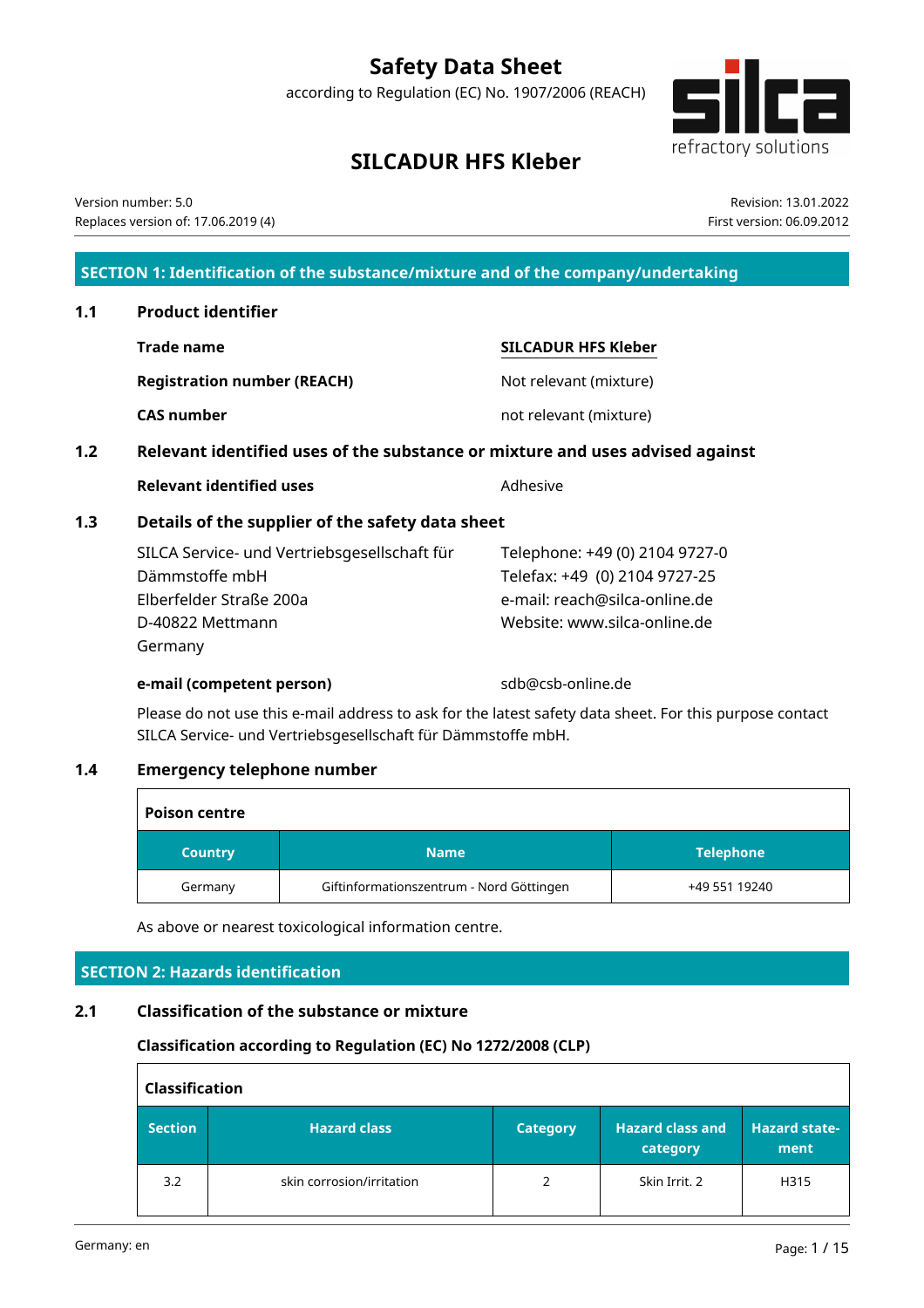| <b>Classification</b> |                                   |                 |                                     |                                |
|-----------------------|-----------------------------------|-----------------|-------------------------------------|--------------------------------|
| <b>Section</b>        | <b>Hazard class</b>               | <b>Category</b> | <b>Hazard class and</b><br>category | <b>Hazard state-</b><br>ment / |
| 3.3                   | serious eye damage/eye irritation | 2               | Eye Irrit. 2                        | H319                           |

For full text of abbreviations: see SECTION 16

## **2.2 Label elements**

## **Labelling according to Regulation (EC) No 1272/2008 (CLP)**

**Signal word** warning

**Pictograms**

**GHS07**



#### **Hazard statements**

| H315 | Causes skin irritation.        |
|------|--------------------------------|
| H319 | Causes serious eye irritation. |

#### **Precautionary statements**

| Wear protective gloves/protective clothing/eye protection/face protection.  |
|-----------------------------------------------------------------------------|
| IF ON SKIN: Wash with plenty of soap and water.                             |
| IF IN EYES: Rinse cautiously with water for several minutes. Remove contact |
| lenses, if present and easy to do. Continue rinsing.                        |
| If skin irritation occurs: Get medical advice/attention.                    |
| If eye irritation persists: Get medical advice/attention.                   |
|                                                                             |

#### **2.3 Other hazards**

Special danger of slipping by leaking/spilling product.

## **Results of PBT and vPvB assessment**

This mixture does not contain any substances that are assessed to be a PBT or a vPvB.

## **SECTION 3: Composition/information on ingredients**

## **3.1 Substances**

Not relevant (mixture).

#### **3.2 Mixtures**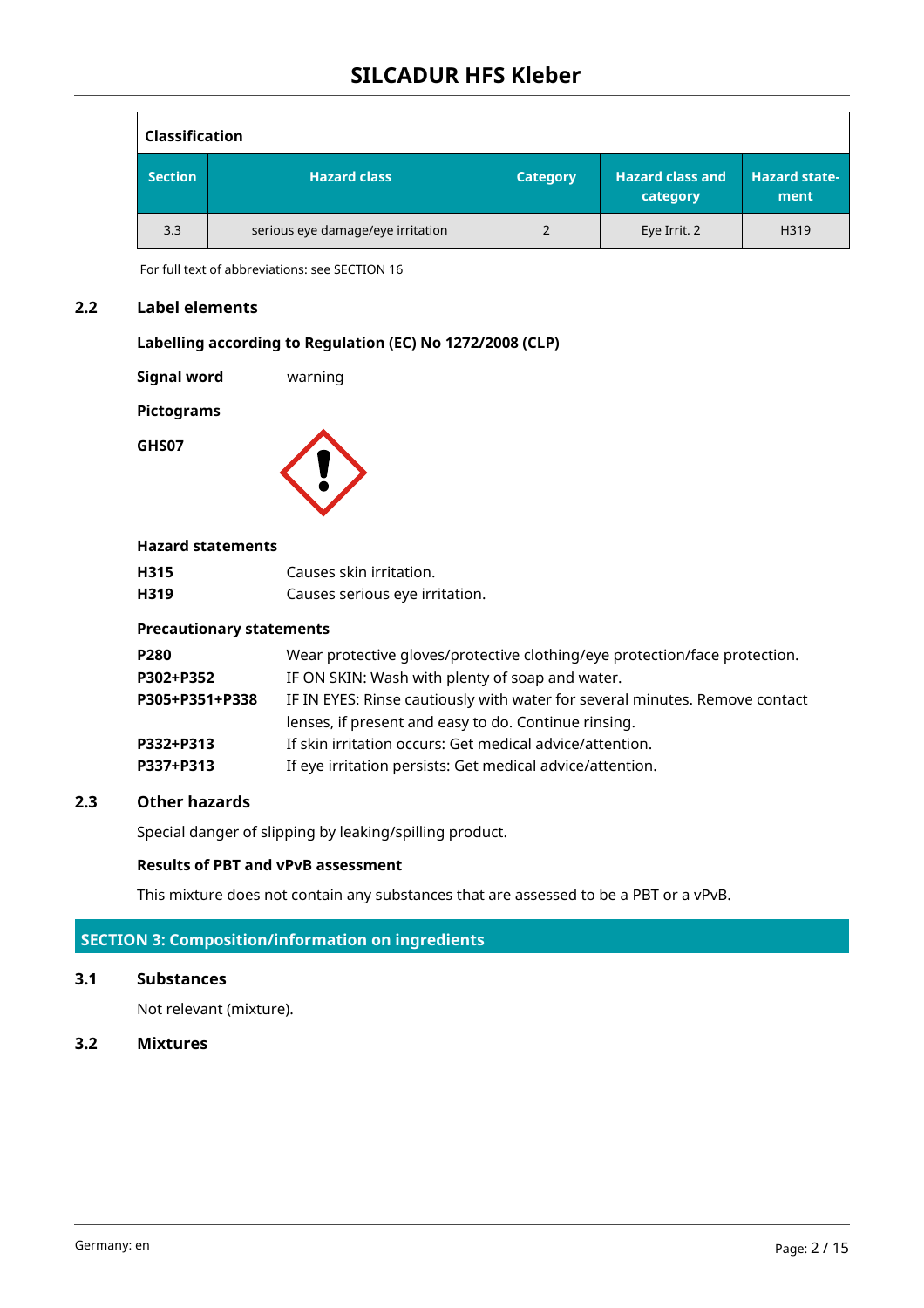## **Description of the mixture**

| <b>Hazardous ingredients</b>   |                                                                                                   |           |                                             |                   |                                        |                  |  |  |
|--------------------------------|---------------------------------------------------------------------------------------------------|-----------|---------------------------------------------|-------------------|----------------------------------------|------------------|--|--|
| Name of sub-<br>stance         | <b>Identifier</b>                                                                                 | Wt%       | <b>Classification</b><br>acc. to GHS        | <b>Pictograms</b> | <b>Specific Conc.</b><br><b>Limits</b> | <b>M-Factors</b> |  |  |
| silicic acid, sodi-<br>um salt | CAS No<br>1344-09-8<br>EC No<br>215-687-4<br>REACH Reg.<br>No<br>$01 -$<br>2119448725-<br>31-xxxx | $50 - 75$ | Skin Irrit. 2 / H315<br>Eye Irrit. 2 / H319 |                   |                                        |                  |  |  |

## **SECTION 4: First aid measures**

## **4.1 Description of first aid measures**

#### **General notes**

Take off immediately all contaminated clothing. In all cases of doubt, or when symptoms persist, seek medical advice.

#### **Following inhalation**

Provide fresh air. If breathing is irregular or stopped, immediately seek medical assistance and start first aid actions.

#### **Following skin contact**

Wash with plenty of soap and water. If skin irritation occurs: Get medical advice/attention.

#### **Following eye contact**

In case of contact with eyes, rinse immediately with plenty of water and seek medical advice. Remove contact lenses, if present and easy to do. Continue rinsing.

#### **Following ingestion**

Rinse mouth. Do not induce vomiting. Get medical advice/attention if you feel unwell.

#### **Notes for the doctor**

None.

## **4.2 Most important symptoms and effects, both acute and delayed**

These information are not available.

## **4.3 Indication of any immediate medical attention and special treatment needed**

None.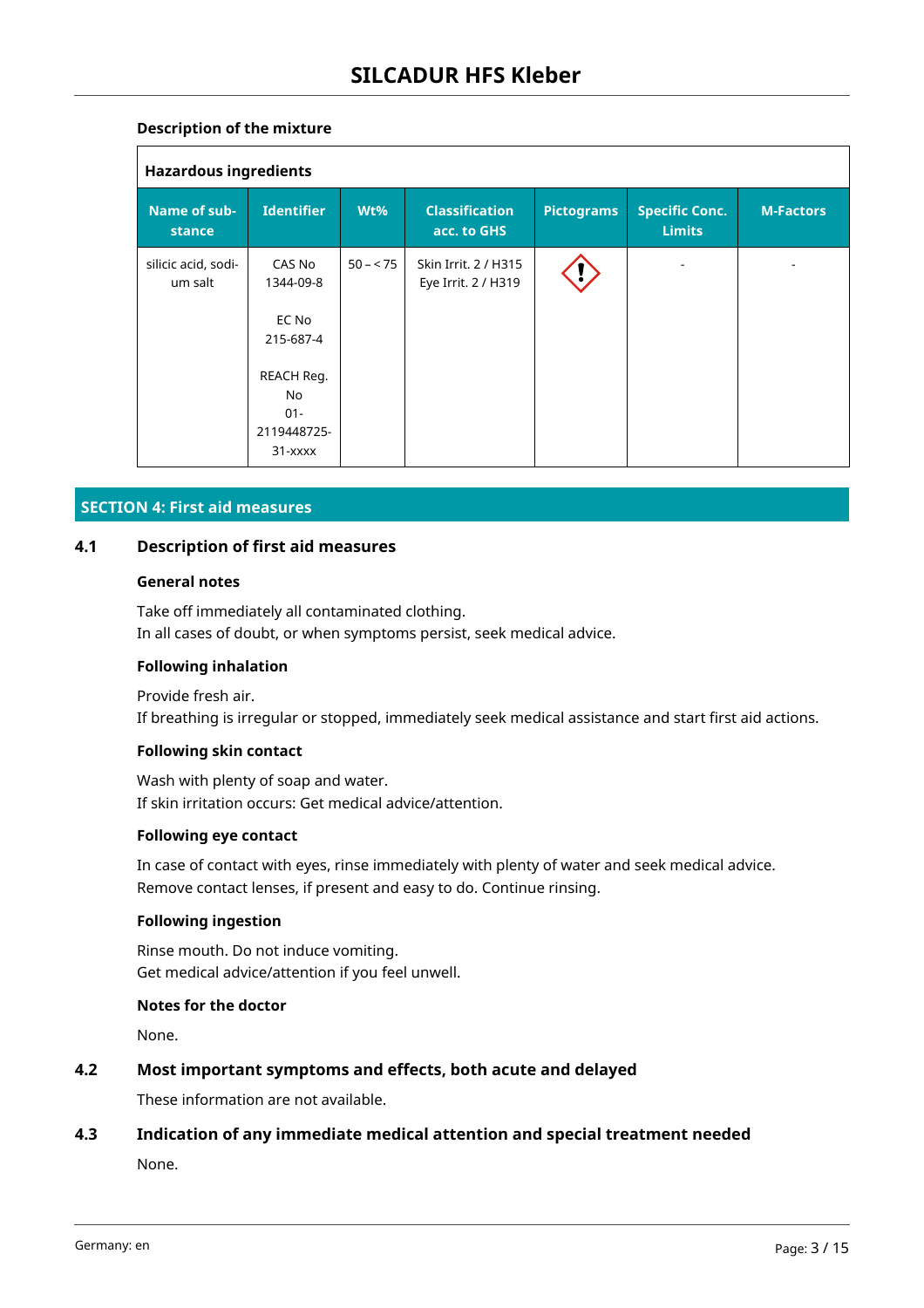## **SILCADUR HFS Kleber**

## **SECTION 5: Firefighting measures**

#### **5.1 Extinguishing media**

#### **Suitable extinguishing media**

Co-ordinate firefighting measures to the fire surroundings

#### **5.2 Special hazards arising from the substance or mixture**

Hazardous decomposition products: Section 10.

#### **5.3 Advice for firefighters**

In case of fire and/or explosion do not breathe fumes. Do not allow firefighting water to enter drains or water courses. Collect contaminated firefighting water separately. Fight fire with normal precautions from a reasonable distance.

#### **Special protective equipment for firefighters**

use suitable breathing apparatus

## **SECTION 6: Accidental release measures**

#### **6.1 Personal precautions, protective equipment and emergency procedures**

#### **For non-emergency personnel**

Remove persons to safety.

Ventilate affected area.

Wearing of suitable protective equipment (including personal protective equipment referred to under Section 8 of the safety data sheet) to prevent any contamination of skin, eyes and personal clothing.

#### **For emergency responders**

Wear breathing apparatus if exposed to vapours/dust/spray/gases.

#### **6.2 Environmental precautions**

Keep away from drains, surface and ground water. Retain contaminated washing water and dispose of it.

## **6.3 Methods and material for containment and cleaning up**

#### **Advice on how to clean up a spill**

Absorbent material (e.g. sand, diatomaceous earth, acid binder, universal binder, sawdust, etc.).

#### **Appropriate containment techniques**

Use of adsorbent materials.

#### **Other information relating to spills and releases**

Place in appropriate containers for disposal. Ventilate affected area.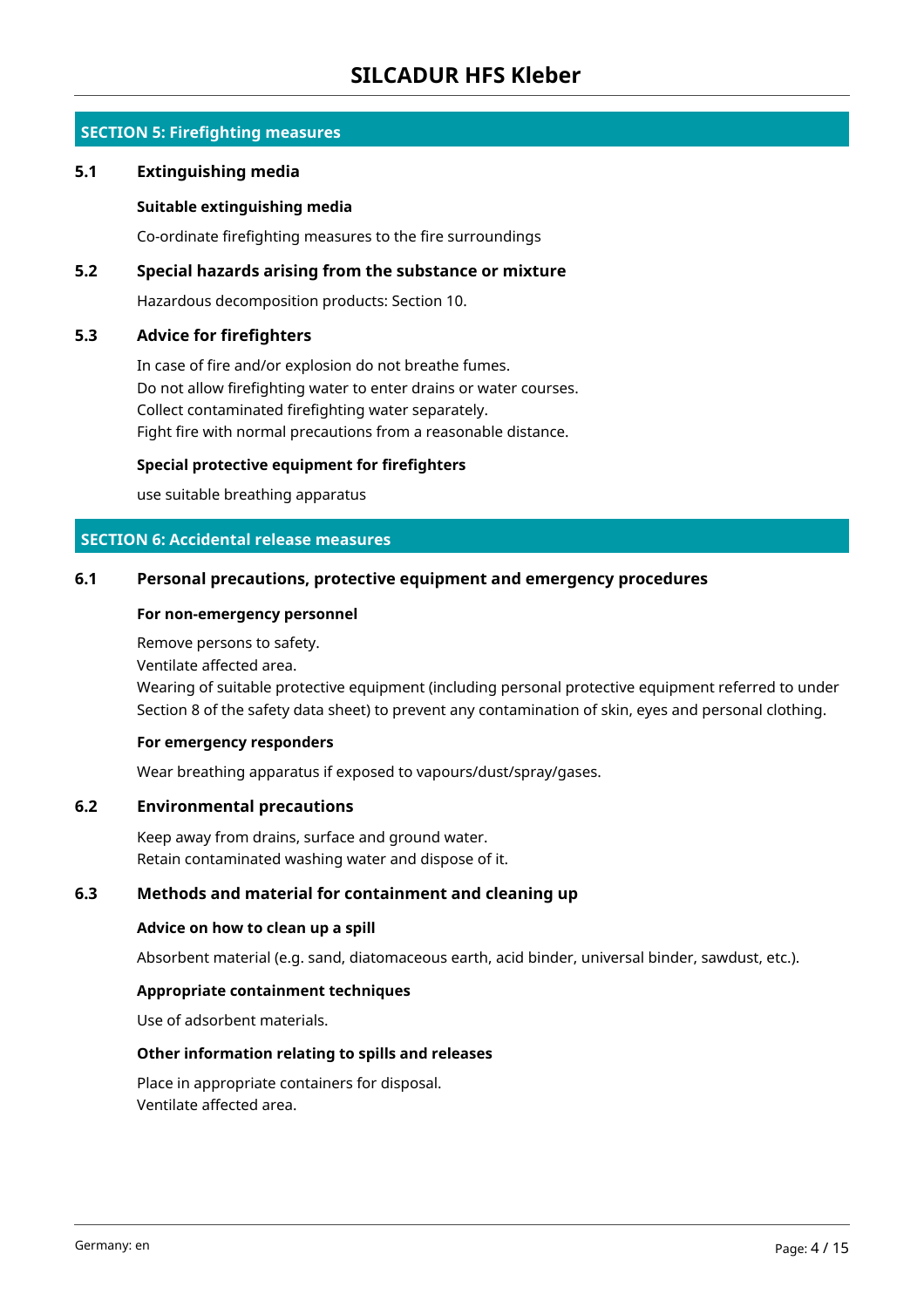## **6.4 Reference to other sections**

Personal protective equipment: see section 8. Incompatible materials: see section 10. Disposal considerations: see section 13.

## **SECTION 7: Handling and storage**

## **7.1 Precautions for safe handling**

Avoid contact with eyes. Do not breathe vapour/spray.

#### **Measures to prevent fire as well as aerosol and dust generation**

Use local and general ventilation.

#### **Specific notes/details**

None.

#### **Handling of incompatible substances or mixtures**

Do not mix with acids.

#### **Measures to protect the environment**

Avoid release to the environment.

#### **Advice on general occupational hygiene**

Do not eat, drink and smoke in work areas. Wash hands after use. Preventive skin protection (barrier creams/ointments) is recommended. Remove contaminated clothing and protective equipment before entering eating areas.

#### **7.2 Conditions for safe storage, including any incompatibilities**

#### **Flammability hazards**

None.

#### **Incompatible substances or mixtures**

Incompatible materials: see section 10.

#### **Protect against external exposure, such as**

frost

#### **Maintaining of the integrity of the substance or mixture**

Keep container tightly closed and dry.

#### **Consideration of other advice**

Keep away from food, drink and animal feeding stuffs.

#### **Ventilation requirements**

Provision of sufficient ventilation.

#### **Packaging compatibilities**

Keep only in original container.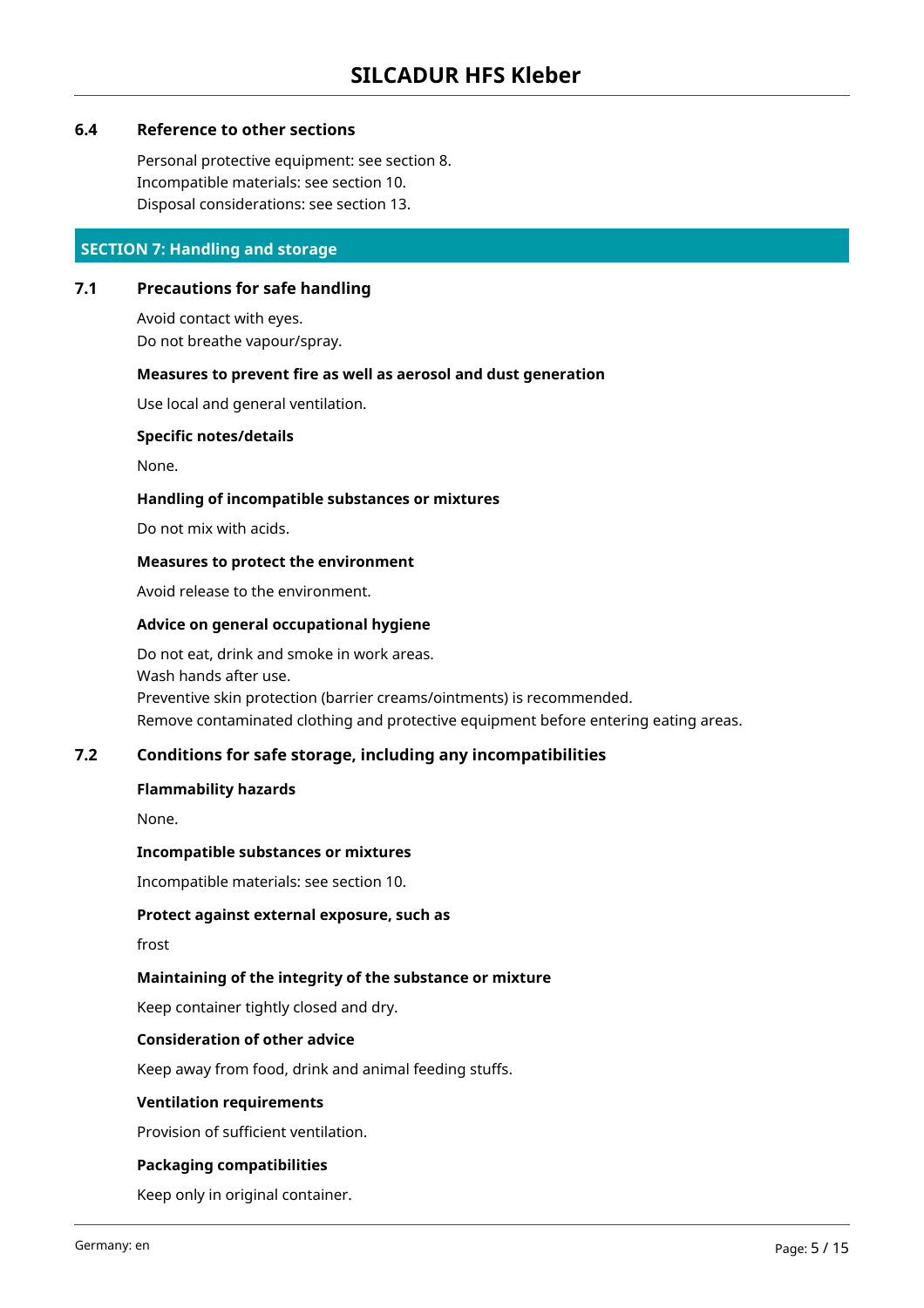## **7.3 Specific end use(s)**

No information available.

## **SECTION 8: Exposure controls/personal protection**

#### **8.1 Control parameters**

 $\blacksquare$ 

| <b>Relevant DNELs of components of the mixture</b> |               |               |                                   |                                                 |                   |                                 |  |  |  |
|----------------------------------------------------|---------------|---------------|-----------------------------------|-------------------------------------------------|-------------------|---------------------------------|--|--|--|
| Name of sub-<br>stance                             | <b>CAS No</b> | End-<br>point | <b>Threshol</b><br>d level        | <b>Protection</b><br>goal, route of<br>exposure | Used in           | <b>Exposure time</b>            |  |  |  |
| silicic acid, sodium<br>salt                       | 1344-09-8     | <b>DNEL</b>   | 5,61 $mq/$<br>m <sup>3</sup>      | human, inhalat-<br>ory                          | worker (industry) | chronic - system-<br>ic effects |  |  |  |
| silicic acid, sodium<br>salt                       | 1344-09-8     | <b>DNEL</b>   | $1,59 \,\mathrm{mq}$<br>kg bw/day | human, dermal                                   | worker (industry) | chronic - system-<br>ic effects |  |  |  |

## **Relevant PNECs of components of the mixture**

| <b>Name of substance</b>  | <b>CAS No</b> | <b>Endpoint</b> | <b>Threshold level</b> | <b>Environmental com-</b><br>partment |
|---------------------------|---------------|-----------------|------------------------|---------------------------------------|
| silicic acid, sodium salt | 1344-09-8     | <b>PNEC</b>     | 7,5 $mg/1$             | freshwater                            |
| silicic acid, sodium salt | 1344-09-8     | <b>PNEC</b>     | $1 \frac{mg}{l}$       | marine water                          |
| silicic acid, sodium salt | 1344-09-8     | <b>PNEC</b>     | 348 $mg/$              | sewage treatment plant<br>(STP)       |

#### **8.2 Exposure controls**

## **Appropriate engineering controls**

General ventilation.

#### **Individual protection measures (personal protective equipment)**

## **Eye/face protection**

Wear eye/face protection.

## **Hand protection**

| <b>Protective gloves</b>               |                           |                                                    |  |  |  |
|----------------------------------------|---------------------------|----------------------------------------------------|--|--|--|
| <b>Material</b>                        | <b>Material thickness</b> | <b>Breakthrough times of the glove</b><br>material |  |  |  |
| IIR: isobutene-isoprene (butyl) rubber | no information available  | no information available                           |  |  |  |
| NBR: acrylonitrile-butadiene rubber    | no information available  | no information available                           |  |  |  |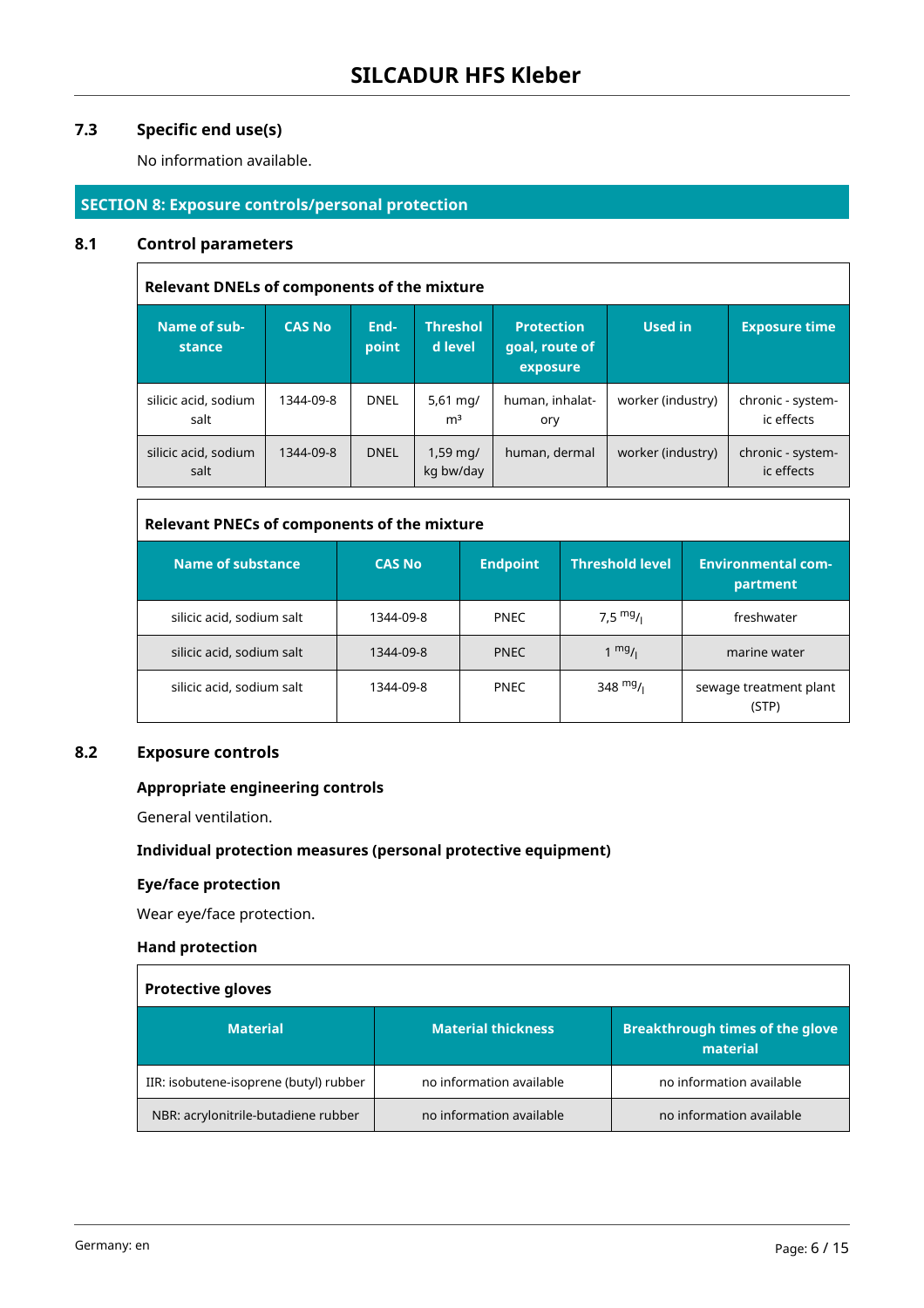Wear suitable gloves.

Chemical protection gloves are suitable, which are tested according to EN 374. Check leak-tightness/impermeability prior to use.

In the case of wanting to use the gloves again, clean them before taking off and air them well.

For special purposes, it is recommended to check the resistance to chemicals of the protective gloves mentioned above together with the supplier of these gloves.

#### **Respiratory protection**

In case of inadequate ventilation wear respiratory protection. Particulate filter device (EN 143).

#### **Environmental exposure controls**

Use appropriate container to avoid environmental contamination. Keep away from drains, surface and ground water.

#### **SECTION 9: Physical and chemical properties**

# **Physical state** liquid (pasty) **Colour** yellowish **Odour Odour faintly perceptible Melting point/freezing point** not determined **Boiling point or initial boiling point and boiling range** not determined **Flammability non-combustible Lower and upper explosion limit** not determined **Flash point not determined Auto-ignition temperature** not determined **Decomposition temperature** not relevant **pH (value)** >11 **Kinematic viscosity not determined Dynamic viscosity 38** – 46 mPa s at 20 °C **Solubility(ies)** Water solubility not miscible in any proportion **Partition coefficient n-octanol/water (log value)** not relevant (inorganic) **Vapour pressure** not determined

**9.1 Information on basic physical and chemical properties**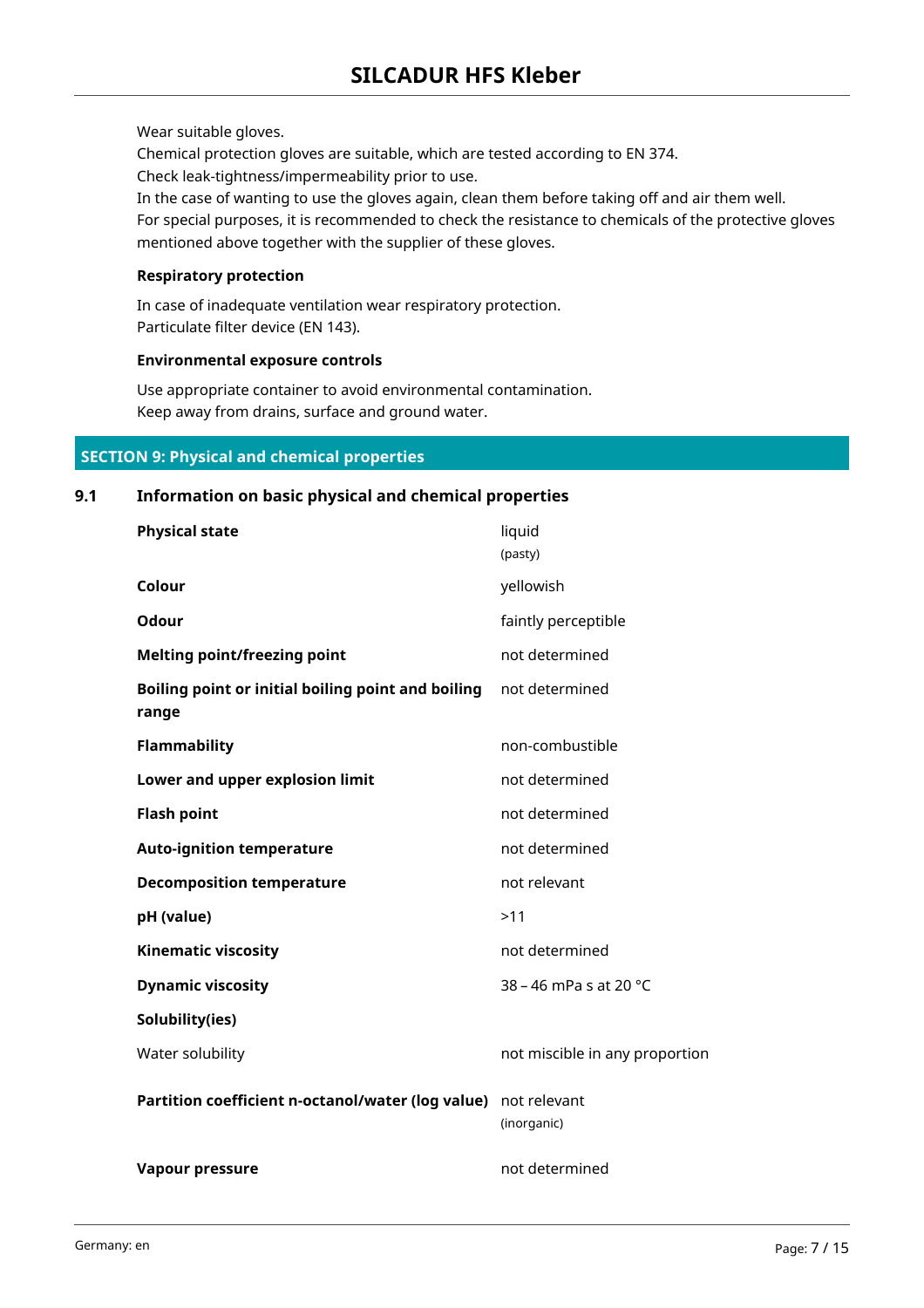|     | Density and/or relative density            |                                                |
|-----|--------------------------------------------|------------------------------------------------|
|     | Density                                    | not determined                                 |
|     | Relative vapour density                    | information on this property is not available  |
|     |                                            |                                                |
|     | <b>Particle characteristics</b>            | not relevant                                   |
|     |                                            | (liquid)                                       |
| 9.2 | <b>Other information</b>                   |                                                |
|     | Information with regard to physical hazard | hazard classes acc. to GHS (physical hazards): |
|     | classes                                    | not relevant                                   |
|     | <b>Other safety characteristics</b>        | there is no additional information             |

## **SECTION 10: Stability and reactivity**

#### **10.1 Reactivity**

This material is not reactive under normal ambient conditions.

#### **10.2 Chemical stability**

The material is stable under normal ambient and anticipated storage and handling conditions of temperature and pressure.

#### **10.3 Possibility of hazardous reactions**

Do not mix with acids.

#### **10.4 Conditions to avoid**

There are no specific conditions known which have to be avoided.

#### **10.5 Incompatible materials**

acids, carbon dioxide (CO2)

## **10.6 Hazardous decomposition products**

Reasonably anticipated hazardous decomposition products produced as a result of use, storage, spill and heating are not known.

#### **SECTION 11: Toxicological information**

#### **11.1 Information on hazard classes as defined in Regulation (EC) No 1272/2008**

#### **Classification procedure**

If not otherwise specified the classification is based on: Ingredients of the mixture (additivity formula).

## **Classification according to GHS (1272/2008/EC, CLP)**

#### **Acute toxicity**

Test data are not available for the complete mixture.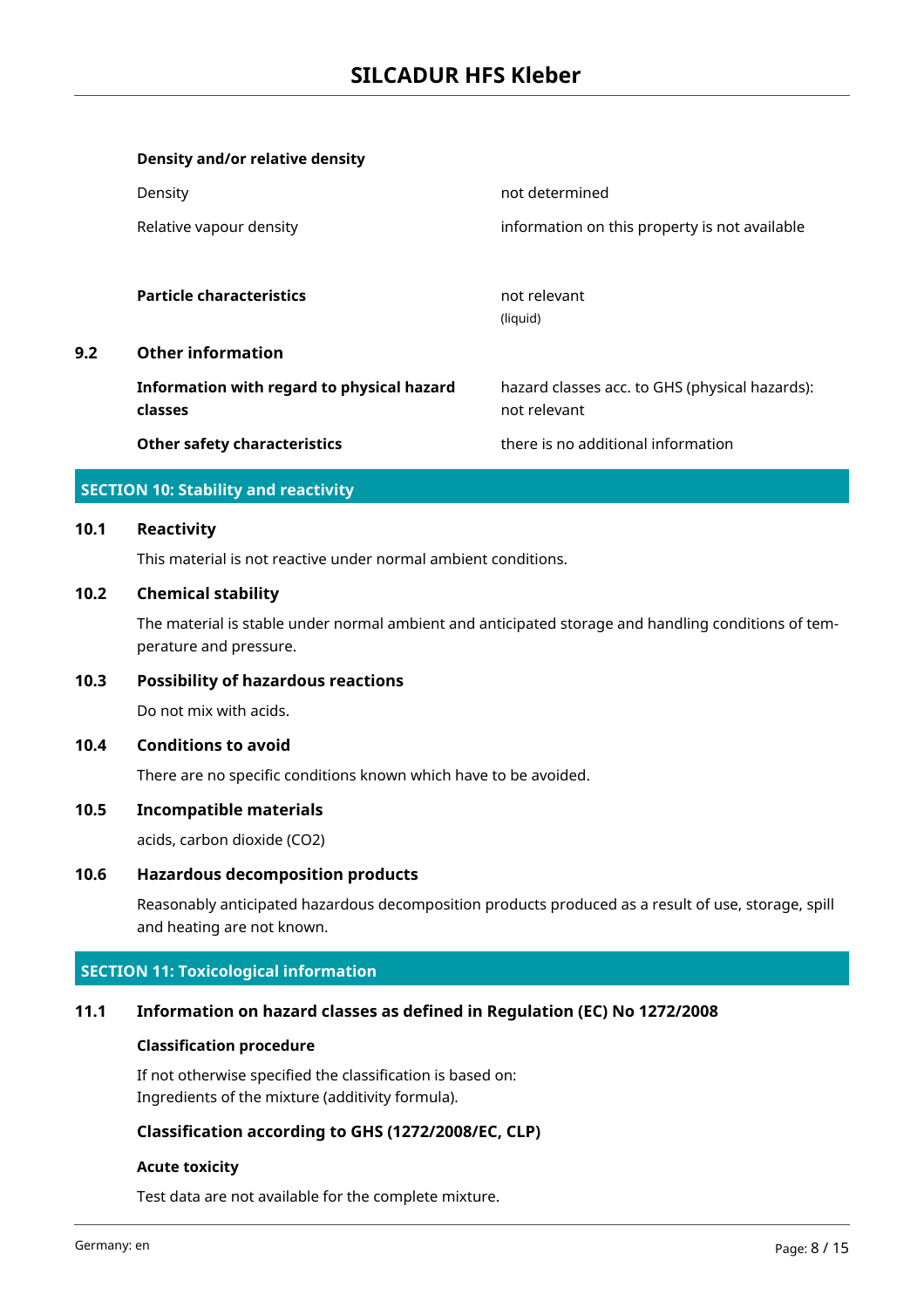## **Acute toxicity of components of the mixture**

| Name of substance         | <b>CAS No</b> | <b>Exposure</b><br>route | <b>Endpoint</b> | <b>Value</b>                           | <b>Species</b> |
|---------------------------|---------------|--------------------------|-----------------|----------------------------------------|----------------|
| silicic acid, sodium salt | 1344-09-8     | oral                     | LD50            | $3.400 - 5.150$<br>$mg/_{kq}$          | rat            |
| silicic acid, sodium salt | 1344-09-8     | dermal                   | LD50            | $>5.000 \frac{mg}{kg}$                 | rat            |
| silicic acid, sodium salt | 1344-09-8     | inhalation:<br>dust/mist | LC <sub>0</sub> | ≥2,06 <sup>mg</sup> / <sub>l</sub> /4h | rat            |

#### **Skin corrosion/irritation**

Causes skin irritation.

#### **Serious eye damage/eye irritation**

Causes serious eye irritation.

## **Respiratory or skin sensitisation Skin sensitisation**

Classification could not be established because: Data are lacking, inconclusive, or conclusive but not sufficient for classification.

#### **Respiratory sensitisation**

Classification could not be established because: Data are lacking, inconclusive, or conclusive but not sufficient for classification.

#### **Germ cell mutagenicity**

Classification could not be established because: Data are lacking, inconclusive, or conclusive but not sufficient for classification.

#### **Carcinogenicity**

Classification could not be established because: Data are lacking, inconclusive, or conclusive but not sufficient for classification.

#### **Reproductive toxicity**

Classification could not be established because: Data are lacking, inconclusive, or conclusive but not sufficient for classification.

#### **Specific target organ toxicity - single exposure**

Classification could not be established because: Data are lacking, inconclusive, or conclusive but not sufficient for classification.

#### **Specific target organ toxicity - repeated exposure**

Classification could not be established because: Data are lacking, inconclusive, or conclusive but not sufficient for classification.

#### **Aspiration hazard**

Shall not be classified as presenting an aspiration hazard.

## **11.2 Information on other hazards**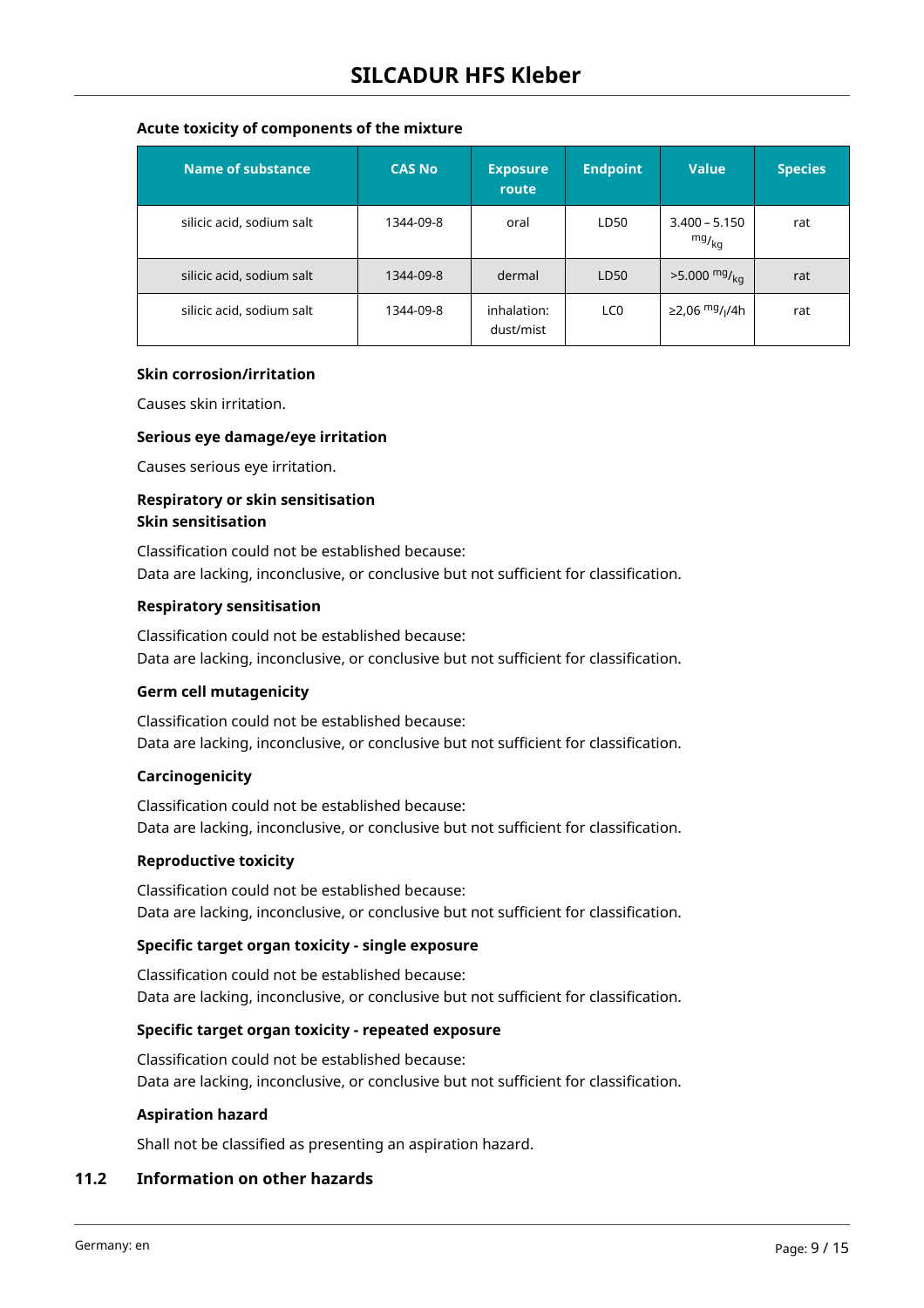There is no additional information.

#### **Endocrine disrupting properties**

None of the ingredients are listed.

#### **SECTION 12: Ecological information**

#### **12.1 Toxicity**

#### **Aquatic toxicity (acute)**

Test data are not available for the complete mixture.

#### **Aquatic toxicity (acute) of components of the mixture**

| Name of substance            | <b>CAS No</b> | <b>Endpoint</b>   | <b>Value</b>       | <b>Species</b>                           | <b>Exposure</b><br>time |
|------------------------------|---------------|-------------------|--------------------|------------------------------------------|-------------------------|
| silicic acid, sodium<br>salt | 1344-09-8     | <b>LC50</b>       | $260 - 310$ mg/    | rainbow trout (Onco-<br>rhynchus mykiss) | 96 h                    |
| silicic acid, sodium<br>salt | 1344-09-8     | EC <sub>50</sub>  | 1.700 $mg/$        | daphnia magna                            | 48 h                    |
| silicic acid, sodium<br>salt | 1344-09-8     | ErC <sub>50</sub> | $>345,4$ mg/       | algae (Desmod-<br>esmus subspicatus)     | 72 h                    |
| silicic acid, sodium<br>salt | 1344-09-8     | EbC50             | $207 \frac{mg}{l}$ | algae (Desmod-<br>esmus subspicatus)     | 48 h                    |

## **Aquatic toxicity (chronic)**

Test data are not available for the complete mixture.

#### **12.2 Persistence and degradability**

## **Biodegradation**

The study does not need to be conducted, the relevant substances in the mixture are inorganic.

#### **Persistence**

The study does not need to be conducted, the relevant substances in the mixture are inorganic.

## **12.3 Bioaccumulative potential**

Test data are not available for the complete mixture.

## **12.4 Mobility in soil**

No data available.

#### **12.5 Results of PBT and vPvB assessment**

This mixture does not contain any substances that are assessed to be a PBT or a vPvB.

#### **12.6 Endocrine disrupting properties**

None of the ingredients are listed.

#### **12.7 Other adverse effects**

Data are not available.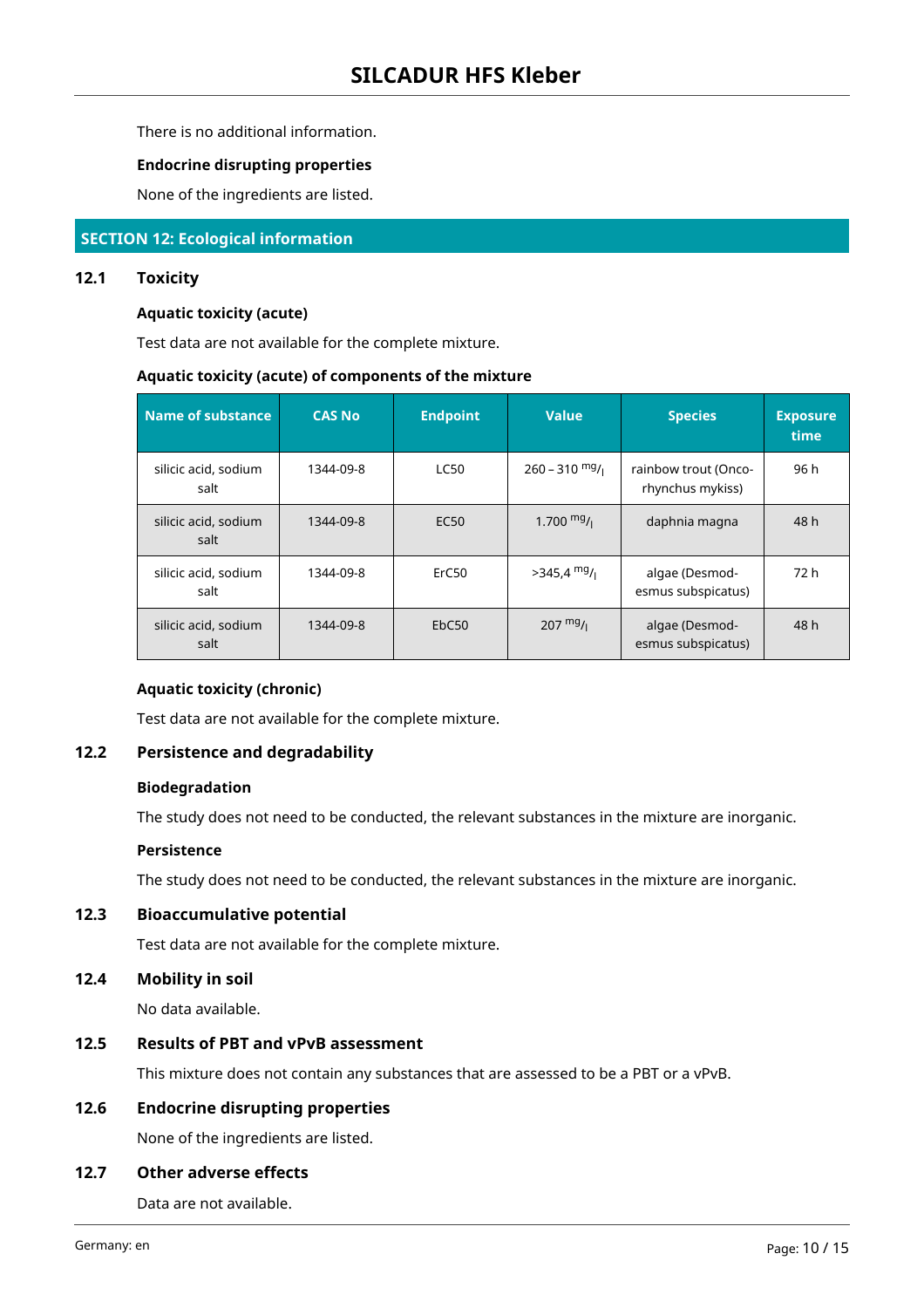#### **Remarks**

Wassergefährdungsklasse, WGK (water hazard class): 1

#### **SECTION 13: Disposal considerations**

#### **13.1 Waste treatment methods**

This material and its container must be disposed of as hazardous waste.

#### **Sewage disposal-relevant information**

Do not empty into drains.

#### **Waste treatment of containers/packagings**

Completely emptied packages can be recycled. Handle contaminated packages in the same way as the substance itself.

#### **Remarks**

Please consider the relevant national or regional provisions.

## **SECTION 14: Transport information**

- **14.1 UN number or ID number not assigned**
- **14.2 UN proper shipping name**
- **14.3 Transport hazard class(es)** -
- **14.4 Packing group** -
- **14.5 Environmental hazards** -
- **14.6 Special precautions for user** -
- **14.7 Maritime transport in bulk according to IMO instruments**

#### **SECTION 15: Regulatory information**

## **15.1 Safety, health and environmental regulations/legislation specific for the substance or mixture**

#### **Relevant provisions of the European Union (EU)**

#### **Restrictions according to REACH, Annex XVII**

None of the ingredients are listed.

| <b>Name</b>         | Name acc. to inventory                                                                                   | <b>CAS No</b> | <b>Restriction</b> |
|---------------------|----------------------------------------------------------------------------------------------------------|---------------|--------------------|
| SILCADUR HFS Kleber | this product meets the criteria for clas-<br>sification in accordance with Regulation<br>No 1272/2008/EC |               | R3                 |

#### **Legend**

- R3 1. Shall not be used in:
	- ornamental articles intended to produce light or colour effects by means of different phases, for example in or-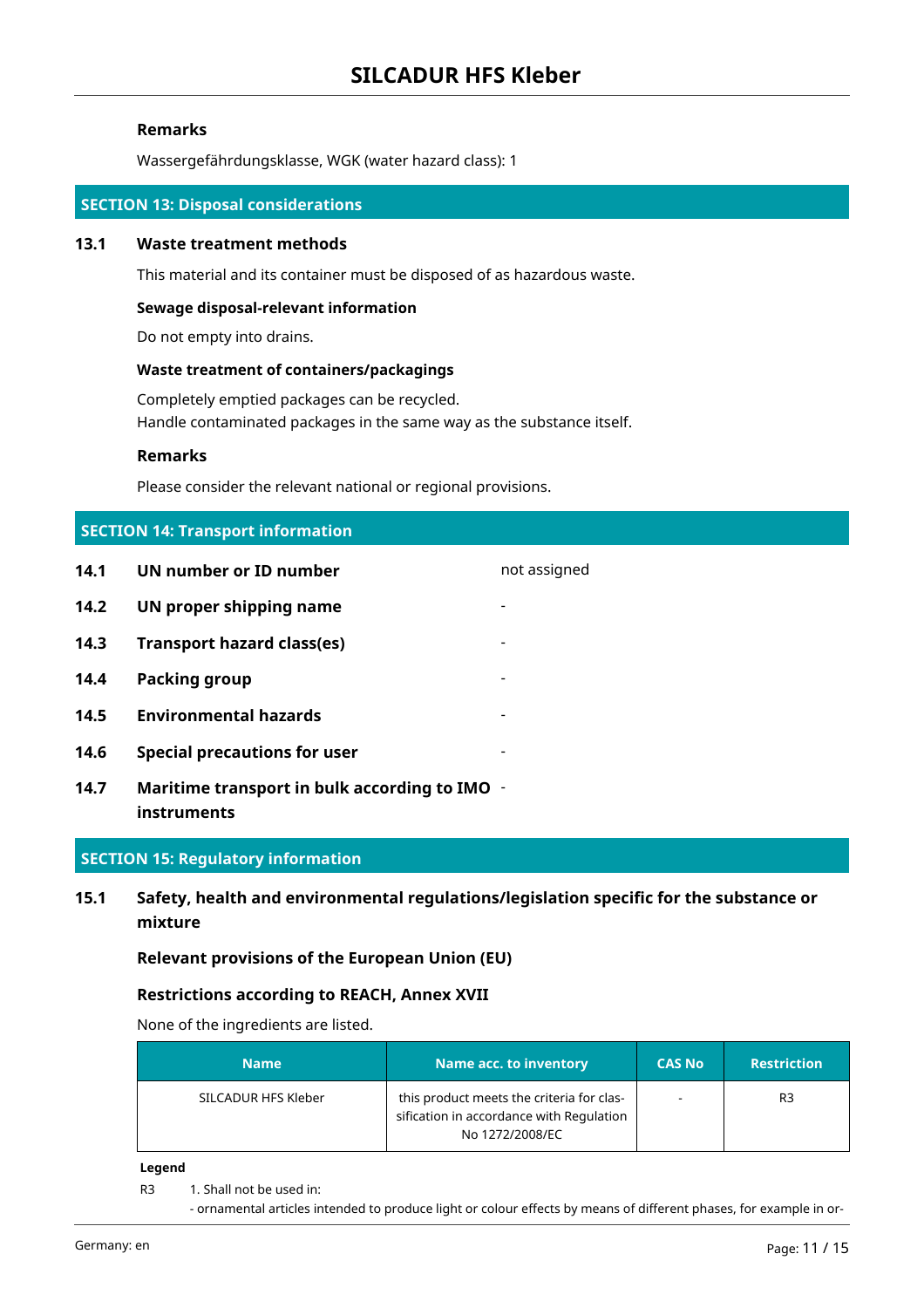#### **Legend**

namental lamps and ashtrays,

- tricks and jokes,

- games for one or more participants, or any article intended to be used as such, even with ornamental aspects, 2. Articles not complying with paragraph 1 shall not be placed on the market.

3. Shall not be placed on the market if they contain a colouring agent, unless required for fiscal reasons, or perfume, or both, if they:

— can be used as fuel in decorative oil lamps for supply to the general public, and

— present an aspiration hazard and are labelled with H304.

4. Decorative oil lamps for supply to the general public shall not be placed on the market unless they conform to the European Standard on Decorative oil lamps (EN 14059) adopted by the European Committee for Standardisation (CEN).

5. Without prejudice to the implementation of other Union provisions relating to the classification, labelling and packaging of substances and mixtures, suppliers shall ensure, before the placing on the market, that the following requirements are met:

(a) lamp oils, labelled with H304, intended for supply to the general public are visibly, legibly and indelibly marked as follows: "Keep lamps filled with this liquid out of the reach of children"; and, by 1 December 2010, "Just a sip of lamp oil – or even sucking the wick of lamps – may lead to life-threatening lung damage";

(b) grill lighter fluids, labelled with H304, intended for supply to the general public are legibly and indelibly marked by 1 December 2010 as follows: 'Just a sip of grill lighter fluid may lead to life threatening lung damage'; (c) lamps oils and grill lighters, labelled with H304, intended for supply to the general public are packaged in black opaque containers not exceeding 1 litre by 1 December 2010.';

## **List of substances subject to authorisation (REACH, Annex XIV) / SVHC - candidate list**

None of the ingredients are listed.

#### **Seveso Directive**

Not assigned.

## **Directive on the restriction of the use of certain hazardous substances in electrical and electronic equipment (RoHS)**

None of the ingredients are listed.

#### **Regulation on the marketing and use of explosives precursors**

None of the ingredients are listed.

#### **Regulation on substances that deplete the ozone layer (ODS)**

None of the ingredients are listed.

#### **Regulation concerning the export and import of hazardous chemicals (PIC)**

None of the ingredients are listed.

#### **Regulation on persistent organic pollutants (POP)**

None of the ingredients are listed.

#### **National regulations (Germany)**

**Verordnung über Anlagen zum Umgang mit wassergefährdenden Stoffen (Ordinance on facilities for handling substances hazardous to water) (AwSV)**

Wassergefährdungsklasse, WGK (water hazard class) 1

- classification acc. to annex 1 (AwSV)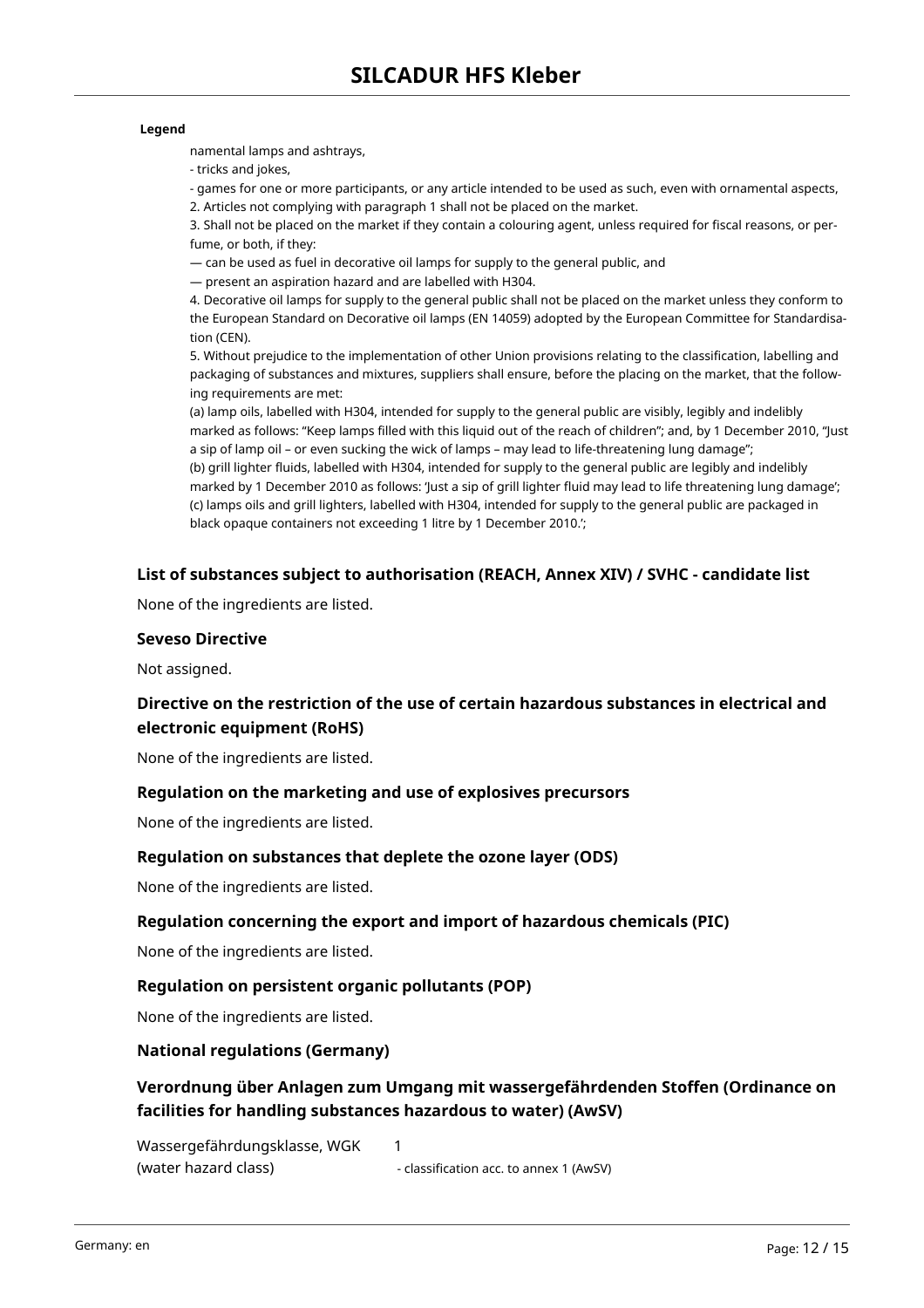## **Technical instructions on air quality control (Germany)**

| <b>Number</b>            | <b>Group of substances</b> | <b>Class</b>             | Conc.         | <b>Mass flow</b> | <b>Mass con-</b><br>centration | Nota-<br>tion |
|--------------------------|----------------------------|--------------------------|---------------|------------------|--------------------------------|---------------|
| $\overline{\phantom{a}}$ | not assigned               | $\overline{\phantom{a}}$ | $\geq$ 25 wt% |                  | $\overline{\phantom{a}}$       |               |

## **Storage of hazardous substances in non-stationary containers (TRGS 510) (Germany)**

Storage class (LGK) 12

(non-combustible liquids)

## **Other information**

Observe employment restrictions for young people according to § 22 JArbSchG.

## **15.2 Chemical Safety Assessment**

No Chemical Safety Assessment has been carried out for this mixture by the supplier. Chemical safety assessments for substances in this mixture were not carried out.

## **SECTION 16: Other information**

#### **Abbreviations and acronyms**

| Abbr.             | <b>Descriptions of used abbreviations</b>                                                                                                                                                                                     |
|-------------------|-------------------------------------------------------------------------------------------------------------------------------------------------------------------------------------------------------------------------------|
| <b>ADN</b>        | Accord européen relatif au transport international des marchandises dangereuses par voies de nav-<br>igation intérieures (European Agreement concerning the International Carriage of Dangerous Goods<br>by Inland Waterways) |
| <b>ADR</b>        | Accord relatif au transport international des marchandises dangereuses par route (Agreement con-<br>cerning the International Carriage of Dangerous Goods by Road)                                                            |
| CAS               | Chemical Abstracts Service (service that maintains the most comprehensive list of chemical sub-<br>stances)                                                                                                                   |
| <b>CLP</b>        | Regulation (EC) No 1272/2008 on classification, labelling and packaging of substances and mixtures                                                                                                                            |
| <b>DGR</b>        | Dangerous Goods Regulations (see IATA/DGR)                                                                                                                                                                                    |
| <b>DNEL</b>       | Derived No-Effect Level                                                                                                                                                                                                       |
| EbC50             | $\equiv$ EC50: in this method, that concentration of test substance which results in a 50 % reduction in<br>either growth (EbC50) or growth rate (ErC50) relative to the control                                              |
| <b>EC50</b>       | Effective Concentration 50 %. The EC50 corresponds to the concentration of a tested substance caus-<br>ing 50 % changes in response (e.g. on growth) during a specified time interval                                         |
| EC No             | The EC Inventory (EINECS, ELINCS and the NLP-list) is the source for the seven-digit EC number, an<br>identifier of substances commercially available within the EU (European Union)                                          |
| <b>EINECS</b>     | European Inventory of Existing Commercial Chemical Substances                                                                                                                                                                 |
| <b>ELINCS</b>     | European List of Notified Chemical Substances                                                                                                                                                                                 |
| ErC <sub>50</sub> | $\equiv$ EC50: in this method, that concentration of test substance which results in a 50 % reduction in<br>either growth (EbC50) or growth rate (ErC50) relative to the control                                              |
| Eye Dam.          | Seriously damaging to the eye                                                                                                                                                                                                 |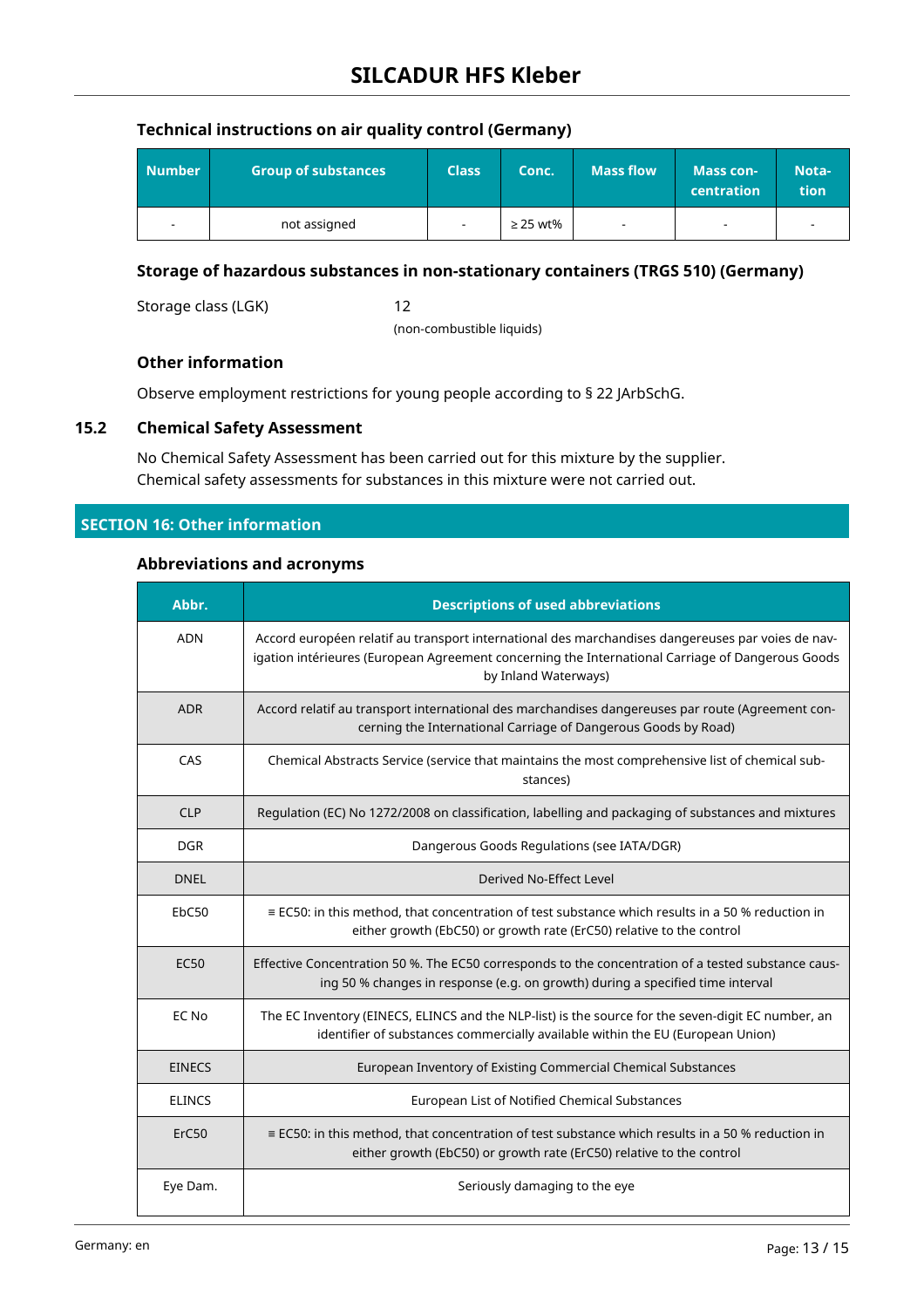# **SILCADUR HFS Kleber**

| Abbr.           | <b>Descriptions of used abbreviations</b>                                                                                                                                    |
|-----------------|------------------------------------------------------------------------------------------------------------------------------------------------------------------------------|
| Eye Irrit.      | Irritant to the eye                                                                                                                                                          |
| <b>GHS</b>      | "Globally Harmonized System of Classification and Labelling of Chemicals" developed by the United<br><b>Nations</b>                                                          |
| <b>IATA</b>     | <b>International Air Transport Association</b>                                                                                                                               |
| <b>IATA/DGR</b> | Dangerous Goods Regulations (DGR) for the air transport (IATA)                                                                                                               |
| <b>IMDG</b>     | International Maritime Dangerous Goods Code                                                                                                                                  |
| index No        | The Index number is the identification code given to the substance in Part 3 of Annex VI to Regula-<br>tion (EC) No 1272/2008                                                |
| <b>LC50</b>     | Lethal Concentration 50%: the LC50 corresponds to the concentration of a tested substance causing<br>50 % lethality during a specified time interval                         |
| LD50            | Lethal Dose 50 %: the LD50 corresponds to the dose of a tested substance causing 50 % lethality dur-<br>ing a specified time interval                                        |
| <b>LGK</b>      | Lagerklasse (storage class according to TRGS 510, Germany)                                                                                                                   |
| <b>NLP</b>      | No-Longer Polymer                                                                                                                                                            |
| <b>PBT</b>      | Persistent, Bioaccumulative and Toxic                                                                                                                                        |
| PNEC            | <b>Predicted No-Effect Concentration</b>                                                                                                                                     |
| <b>REACH</b>    | Registration, Evaluation, Authorisation and Restriction of Chemicals                                                                                                         |
| <b>RID</b>      | Règlement concernant le transport International ferroviaire des marchandises Dangereuses (Regula-<br>tions concerning the International carriage of Dangerous goods by Rail) |
| Skin Corr.      | Corrosive to skin                                                                                                                                                            |
| Skin Irrit.     | Irritant to skin                                                                                                                                                             |
| <b>SVHC</b>     | Substance of Very High Concern                                                                                                                                               |
| <b>TRGS</b>     | Technische Regeln für GefahrStoffe (technical rules for hazardous substances, Germany)                                                                                       |
| vPvB            | Very Persistent and very Bioaccumulative                                                                                                                                     |

## **Key literature references and sources for data**

Regulation (EC) No 1272/2008 on classification, labelling and packaging of substances and mixtures. Regulation (EC) No. 1907/2006 (REACH).

Transport of dangerous goods by road, rail and inland waterway (ADR/RID/ADN). International Maritime Dangerous Goods Code (IMDG). Dangerous Goods Regulations (DGR) for the air transport (IATA).

## **Classification procedure**

Physical and chemical properties. Health hazards. Environmental hazards. The method for classification of the mixture is based on ingredients of the mixture (additivity formula).